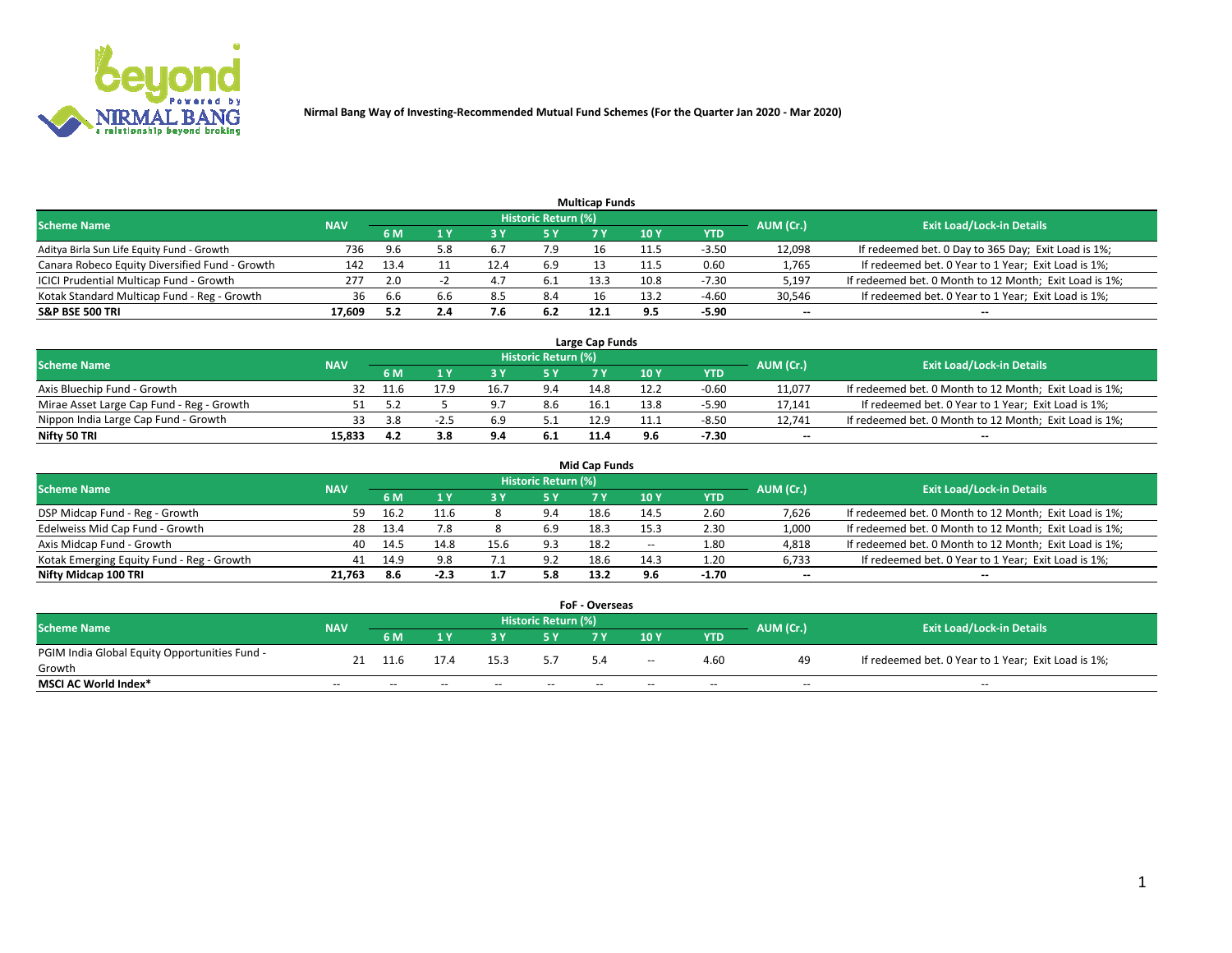

| <b>Scheme Name</b>                               |            |      |     |      | Historic Return (%) |      |      |            |                          |                                                     |
|--------------------------------------------------|------------|------|-----|------|---------------------|------|------|------------|--------------------------|-----------------------------------------------------|
|                                                  | <b>NAV</b> | 5 M  |     |      |                     |      | 10Y  | <b>YTD</b> | AUM (Cr.)                | <b>Exit Load/Lock-in Details</b>                    |
| Canara Robeco Emerging Equities - Growth         | 99         | 15.7 | 9.2 | 10.1 | 10.3                | 21.6 | 17.9 | 1.80       | 5,597                    | If redeemed bet. 0 Year to 1 Year; Exit Load is 1%; |
| Invesco India Growth Opportunities Fund - Growth |            | 8.6  |     |      |                     | 14.7 | 12.1 | $-2.70$    | 2,447                    | If redeemed bet. 0 Year to 1 Year; Exit Load is 1%; |
| Principal Emerging Bluechip Fund - Growth        | 108        | 14.1 | 8.2 | 8.2  |                     |      | 14.2 | $-0.10$    | 2,202                    | If redeemed bet. 0 Year to 1 Year; Exit Load is 1%; |
| NIFTY Large Midcap 250 TRI                       | 7.131      | 7.6  |     | 7.5  | 7.3                 |      | 10.7 | $-3.90$    | $\overline{\phantom{a}}$ | $- -$                                               |

| <b>Focused Funds</b>             |            |     |      |      |                     |      |       |         |           |                                                        |  |  |  |
|----------------------------------|------------|-----|------|------|---------------------|------|-------|---------|-----------|--------------------------------------------------------|--|--|--|
| <b>Scheme Name</b>               | <b>NAV</b> |     |      |      | Historic Return (%) |      |       |         |           | <b>Exit Load/Lock-in Details</b>                       |  |  |  |
|                                  |            | 6 M |      |      |                     |      | 10 Y  | YTD     | AUM (Cr.) |                                                        |  |  |  |
| Axis Focused 25 Fund - Growth    |            |     | 18.3 | 15.1 | 10.5                | 15.1 | $- -$ | 0.0     | 9.627     | If redeemed bet. 0 Month to 12 Month; Exit Load is 1%; |  |  |  |
| SBI Focused Equity Fund - Growth | 154        |     | 16.3 | 14.4 | 10.4                | 15.7 | 16.3  | 0.50    | 7.694     | If redeemed bet. 0 Year to 1 Year; Exit Load is 1%;    |  |  |  |
| <b>S&amp;P BSE 500 TRI</b>       | 17.609     |     | 2.4  |      | 6.2                 | 12.1 |       | $-5.90$ | $\sim$    | $- -$                                                  |  |  |  |

| <b>Small Cap Funds</b>                         |            |     |         |                     |      |               |                 |            |                          |                                                     |  |  |  |  |
|------------------------------------------------|------------|-----|---------|---------------------|------|---------------|-----------------|------------|--------------------------|-----------------------------------------------------|--|--|--|--|
| <b>Scheme Name</b>                             | <b>NAV</b> |     |         | Historic Return (%) |      |               |                 |            |                          | <b>Exit Load/Lock-in Details</b>                    |  |  |  |  |
|                                                |            | 6 M |         |                     | 5 Y  | <b>7 Y</b>    | 10 <sub>Y</sub> | <b>YTD</b> | AUM (Cr.)                |                                                     |  |  |  |  |
| Franklin India Smaller Companies Fund - Growth | 48         | 3.5 |         | $-0.2$              | 4.2  | 16.9          | 14.1            | $-3.10$    | 7,188                    | If redeemed bet. 0 Year to 1 Year; Exit Load is 1%; |  |  |  |  |
| HDFC Small Cap Fund - Growth                   | 37         | 0.1 | $-12.5$ |                     | 7.2  | 13.8          | 10.7            | $-3.60$    | 9,872                    | If redeemed bet. 0 Year to 1 Year; Exit Load is 1%; |  |  |  |  |
| L&T Emerging Businesses Fund - Reg - Growth    | 22         |     | $-10.8$ |                     | 7.6  | $\sim$ $\sim$ | $- -$           | $-5.20$    | 5,606                    | If redeemed bet. 0 Year to 1 Year; Exit Load is 1%; |  |  |  |  |
| SBI Small Cap Fund - Growth                    | 55.        |     |         | 11.8                | 12.7 | 23.8          | 18.1            | 2.30       | 3,493                    | If redeemed bet. 0 Year to 1 Year; Exit Load is 1%; |  |  |  |  |
| Nifty Smallcap 100 TRI                         | 6.868      | 3.9 | $-10.8$ | -4.8                | 0.2  | 9.2           | 5.8             | $-4.10$    | $\overline{\phantom{m}}$ | $\overline{\phantom{a}}$                            |  |  |  |  |

## **ELSS Schemes (Tax Saving u/s 80-C)**

| <b>Scheme Name</b>                           | <b>NAV</b> |      |                         | <b>Historic Return (%)</b> |           |                          |               |         | AUM (Cr.) | <b>Exit Load/Lock-in Details</b> |
|----------------------------------------------|------------|------|-------------------------|----------------------------|-----------|--------------------------|---------------|---------|-----------|----------------------------------|
|                                              |            | 6 M  | $\mathbf{A} \mathbf{V}$ | 73 Y                       | <b>5Y</b> | 7 Y                      | $\sqrt{10}$ Y | YTD     |           |                                  |
| Aditya Birla Sun Life Tax Relief 96 - Growth | 32         |      |                         | 9.3                        | 7.3       | 16.2                     |               | $-1.20$ | 10,308    | Nil                              |
| Axis Long Term Equity Fund - Growth          | 50         | 13.8 |                         | 14.8                       |           | 19.5                     |               | 0.60    | 21,997    | Nil                              |
| Canara Robeco Equity Tax Saver Fund - Growth | 70         | 14.6 |                         |                            |           | 13.5                     |               | 1.90    | 1,036     | Nil                              |
| Invesco India Tax Plan - Growth              | 53         |      |                         | 10.2                       | 7.6       | 15.9                     | 13.3          | $-0.50$ | 1,026     | Nil                              |
| Mirae Asset Tax Saver Fund - Reg - Growth    | 18         |      |                         | 11.8                       | $\sim$    | $\overline{\phantom{a}}$ | --            | $-4.90$ | 3,293     | Nil                              |
| S&P BSE 200 TRI                              | 5,694      | 5.0  |                         | 8.3                        | 6.4       | 12.2                     | 9.7           | $-6.30$ | $\sim$    | $- -$                            |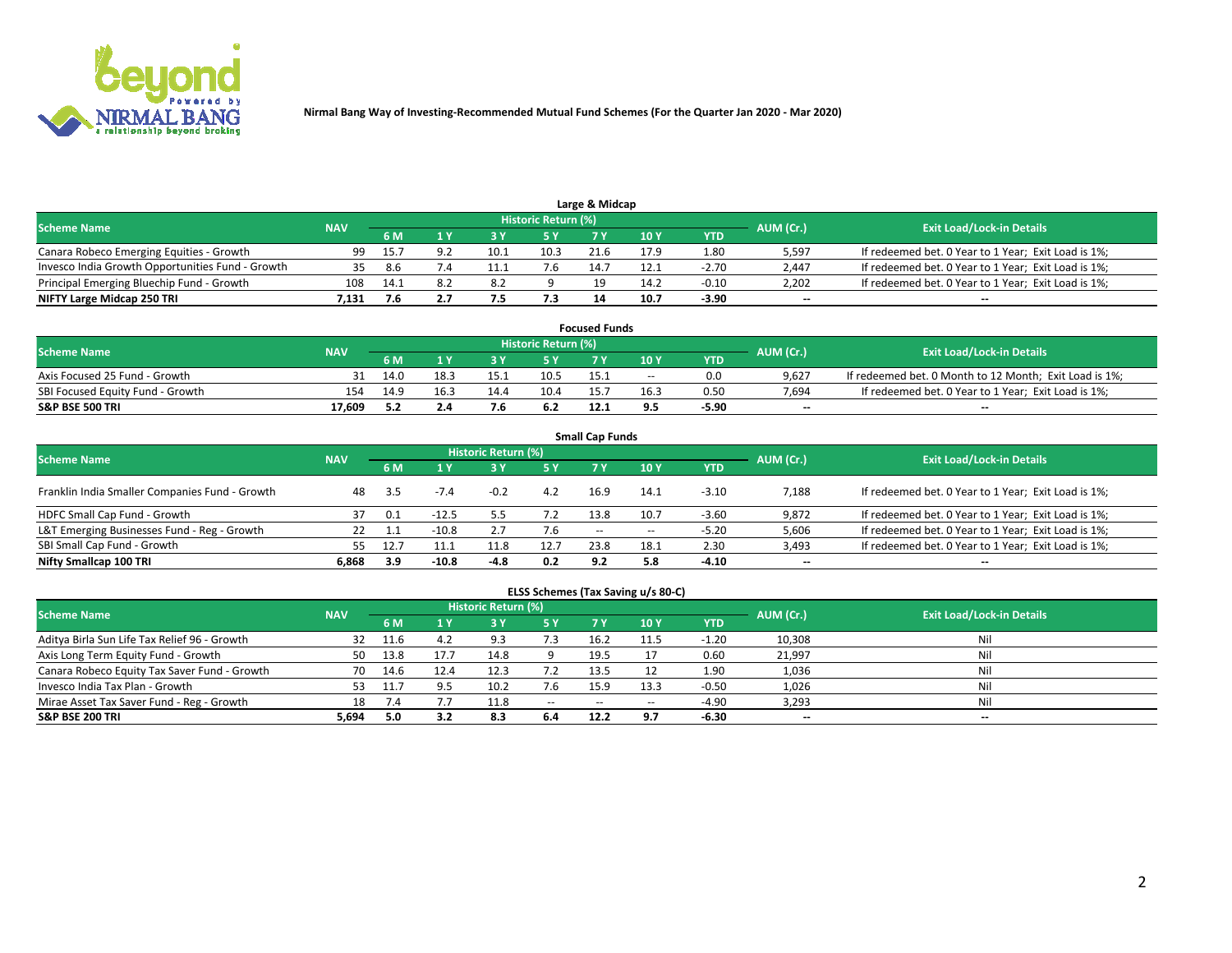

| <b>Contra/Value Fund</b>                                                                                        |        |     |     |      |     |      |       |            |        |                                                     |  |  |  |  |
|-----------------------------------------------------------------------------------------------------------------|--------|-----|-----|------|-----|------|-------|------------|--------|-----------------------------------------------------|--|--|--|--|
| <b>Historic Return (%)</b><br><b>Exit Load/Lock-in Details</b><br>AUM (Cr.)<br><b>Scheme Name</b><br><b>NAV</b> |        |     |     |      |     |      |       |            |        |                                                     |  |  |  |  |
|                                                                                                                 |        | 6 M |     |      | 5 Y | 7 V  | 10Y   | <b>YTD</b> |        |                                                     |  |  |  |  |
| Kotak India EQ Contra Fund - Reg - Growth                                                                       | 53.    | 6.6 |     | 10.3 |     | 12.5 | 10.4  | $-3.90$    | 900    | If redeemed bet. 0 Year to 1 Year; Exit Load is 1%; |  |  |  |  |
| Invesco India Contra Fund - Growth                                                                              | 48     | 8.6 | 4.8 | 10   | 8.3 | 16.8 | 12.5  | $-1.50$    | 4,751  | If redeemed bet. 0 Year to 1 Year; Exit Load is 1%; |  |  |  |  |
| UTI Value Opportunities Fund - Growth                                                                           | 63.    | 9.4 |     |      | 3.9 | 10.7 | 10.2  | $-2.90$    | 4,635  | If redeemed bet. 0 Year to 1 Year; Exit Load is 1%; |  |  |  |  |
| Nippon India Value Fund - Growth                                                                                |        | 58  |     | 6.5  | 5.6 | 12.7 | - Q 7 | $-5.00$    | 3,114  | If redeemed bet. 0 Year to 1 Year; Exit Load is 1%; |  |  |  |  |
| <b>S&amp;P BSE 500 TRI</b>                                                                                      | 17.609 |     | 2.4 |      | 6.2 | 12.1 | 9.5   | $-5.90$    | $\sim$ | $- -$                                               |  |  |  |  |

|                                                                           |            |        |        |                          |           | Sector/Thematic |               |            |                          |                                                        |
|---------------------------------------------------------------------------|------------|--------|--------|--------------------------|-----------|-----------------|---------------|------------|--------------------------|--------------------------------------------------------|
| <b>Scheme Name</b>                                                        | <b>NAV</b> |        |        | Historic Return (%)      |           |                 |               |            | AUM (Cr.)                | <b>Exit Load/Lock-in Details</b>                       |
|                                                                           |            | 6 M    | 1 Y    | 73 Y                     | <b>5Y</b> | 7 Y             | 10Y           | <b>YTD</b> |                          |                                                        |
| Canara Robeco Consumer Trends Fund - Reg -<br>Growth                      | 43         | 16.0   | 15     | 13.3                     | 10.1      | 16.1            | 14.6          | 1.30       | 392                      | If redeemed bet. 0 Year to 1 Year; Exit Load is 1%;    |
| Mirae Asset Great Consumer Fund - Growth                                  | 36         | 12.1   | 8.3    | 13.8                     | 9.9       | 16.2            | $\sim$ $\sim$ | $-2.20$    | 1,004                    | If redeemed bet. 0 Year to 1 Year; Exit Load is 1%;    |
| ICICI Prudential Technology Fund - Growth                                 | 59         | $-4.0$ | $-2.7$ | 12.9                     | h         | 15.1            | 14.9          | 0.80       | 418                      | If redeemed bet. 0 Day to 15 Day; Exit Load is 1%;     |
| Nippon India Pharma Fund - Growth                                         | 162        | 13.5   |        | 5.9                      | 3.6       | 14              | 13.6          | 6.30       | 2,451                    | If redeemed bet. 0 Year to 1 Year; Exit Load is 1%;    |
| BNP Paribas India Consumption Fund - Reg - Growth                         | 13         | 17.7   | 22.2   | $\overline{\phantom{a}}$ | $- -$     | $- -$           | $- -$         | 2.60       | 499                      | If redeemed bet. 0 Month to 12 Month; Exit Load is 1%; |
| ICICI Prudential Banking and Financial Services Fund -<br>Retail - Growth | 64         | 6.8    | 4.8    | 9.2                      | 10.2      |                 | 15.7          | $-8.60$    | 3,615                    | If redeemed bet. 0 Day to 15 Day; Exit Load is 1%;     |
| <b>S&amp;P BSE 500 TRI</b>                                                | 17.609     | 5.2    | 2.4    | 7.6                      | 6.2       | 12.1            | 9.5           | $-5.90$    | $\overline{\phantom{a}}$ | $\overline{\phantom{a}}$                               |

|                                                            |            |        |        |                     |        |      | <b>Dynamic Asset Allocation Funds</b> |            |                          |                                                          |
|------------------------------------------------------------|------------|--------|--------|---------------------|--------|------|---------------------------------------|------------|--------------------------|----------------------------------------------------------|
| <b>Scheme Name</b>                                         | <b>NAV</b> |        |        | Historic Return (%) |        |      |                                       |            | AUM (Cr.)                | <b>Exit Load/Lock-in Details</b>                         |
|                                                            |            | 6 M    |        | 3 Y                 | 5 Y    | 7 Y  | 10 <sub>Y</sub>                       | <b>YTD</b> |                          |                                                          |
| ICICI Prudential Balanced Advantage Fund - Reg -<br>Growth | 37         | 5.3    |        | 7.5                 | 7.6    | 11.8 | 11.6                                  | $-3.20$    | 28,853                   | If redeemed bet. 0 Year to 1 Year; Exit Load is 1%;      |
| Invesco India Dynamic Equity Fund - Growth                 | 30         | 5.4    |        |                     | 5.7    | 11.6 | 9.9                                   | $-1.30$    | 870                      | If redeemed bet. 0 Month to 3 Month; Exit Load is 0.25%; |
| Nippon India Balanced Advantage Fund - Growth              | 93         | 4.3    |        | 7.5                 | 5.6    | 11.6 | 10.4                                  | $-1.70$    | 2,884                    | If redeemed bet. 0 Month to 12 Month; Exit Load is 1%;   |
| HDFC Balanced Advantage Fund - Growth                      | 187        | 0.0    | $-0.8$ | 6.5                 | 6.2    |      | 9.9                                   | $-7.10$    | 44,151                   | If redeemed bet. 0 Year to 1 Year; Exit Load is 1%;      |
| SBI Dynamic Asset Allocation Fund - Reg - Growth           | 13         | $-0.6$ | $-1.3$ | 5.5                 | $\sim$ | --   | --                                    | $-6.50$    | 664                      | If redeemed bet. 0 Month to 12 Month; Exit Load is 1%;   |
| NIFTY 50 Hybrid Composite Debt 65:35 Index                 | 10,175     | 4.5    | 7.3    | 9.3                 | 7.1    | 10.6 | 9.4                                   | $-3.70$    | $\overline{\phantom{a}}$ | $\overline{\phantom{m}}$                                 |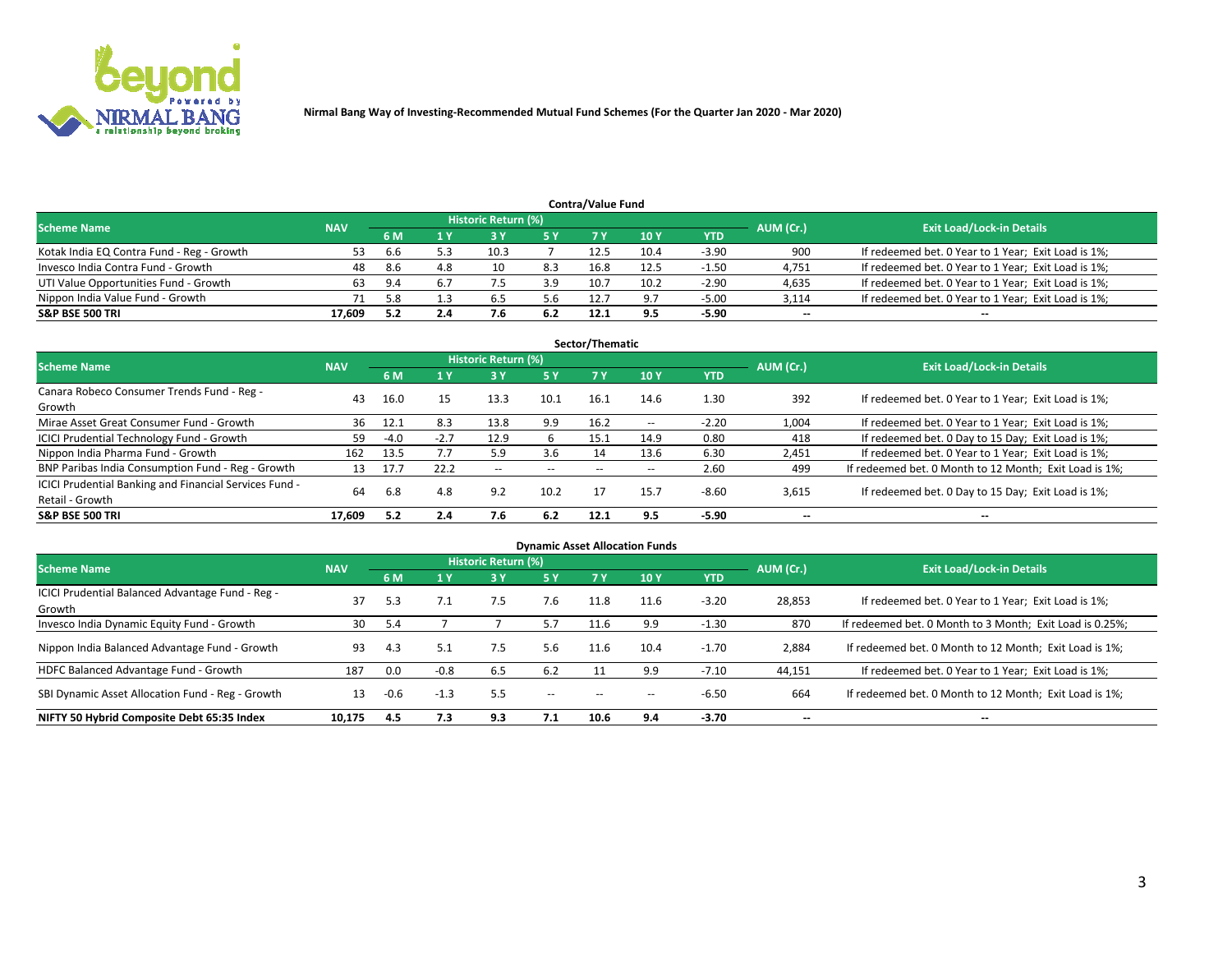

| <b>Hybrid Aggressive</b>                        |            |      |     |                            |        |                          |       |         |                          |                                                        |  |  |  |  |
|-------------------------------------------------|------------|------|-----|----------------------------|--------|--------------------------|-------|---------|--------------------------|--------------------------------------------------------|--|--|--|--|
| <b>Scheme Name</b>                              | <b>NAV</b> |      |     | <b>Historic Return (%)</b> |        |                          |       |         | AUM (Cr.)                | <b>Exit Load/Lock-in Details</b>                       |  |  |  |  |
|                                                 |            | 6 M  |     |                            |        |                          | 10Y   | YTD     |                          |                                                        |  |  |  |  |
| ICICI Prudential Equity & Debt Fund - Growth    | 131        |      |     |                            | 6.7    | 13.2                     | 12.5  | $-6.20$ | 22,390                   | If redeemed bet. 0 Year to 1 Year; Exit Load is 1%;    |  |  |  |  |
| Mirae Asset Hybrid - Equity Fund - Reg - Growth | 15         | 4.6  |     | 8.6                        | $\sim$ | $\overline{\phantom{a}}$ | $- -$ | $-4.50$ | 3,380                    | If redeemed bet. 0 Year to 1 Year; Exit Load is 1%;    |  |  |  |  |
| SBI Equity Hybrid Fund - Growth                 | 145        | 8.5  |     | 10.1                       | 8.3    | 14.6                     | 11.8  | $-0.80$ | 32,585                   | If redeemed bet. 0 Month to 12 Month; Exit Load is 1%; |  |  |  |  |
| Canara Robeco Equity Hybrid Fund - Growth       | 170        | 11.7 |     | 10.1                       |        | 13.8                     | 12.3  | 0.90    | 3,071                    | If redeemed bet. 0 Year to 1 Year; Exit Load is 1%;    |  |  |  |  |
| NIFTY 50 Hybrid Composite Debt 65:35 Index      | 10,175     | 4.5  | 7.3 | 9.3                        | 7.1    | 10.6                     | 9.4   | $-3.70$ | $\overline{\phantom{a}}$ | $- -$                                                  |  |  |  |  |

|                                            | <b>Arbitrage Fund</b> |           |                                  |     |     |  |  |      |        |                                                          |  |  |  |  |  |
|--------------------------------------------|-----------------------|-----------|----------------------------------|-----|-----|--|--|------|--------|----------------------------------------------------------|--|--|--|--|--|
| <b>Scheme Name</b>                         | <b>NAV</b>            | AUM (Cr.) | <b>Exit Load/Lock-in Details</b> |     |     |  |  |      |        |                                                          |  |  |  |  |  |
|                                            |                       | 1 M       | ያ M                              | 6 M |     |  |  | YTD  |        |                                                          |  |  |  |  |  |
| IDFC Arbitrage Fund - Reg - Growth         | 25.                   | 4.9       |                                  |     | 6.2 |  |  | 6.30 | 12,224 | If redeemed bet. 0 Month to 1 Month; Exit Load is 0.25%; |  |  |  |  |  |
| Kotak Equity Arbitrage Fund - Reg - Growth | 28                    |           |                                  |     | 6.3 |  |  | 6.40 | 17,856 | If redeemed bet. 0 Day to 30 Day; Exit Load is 0.25%;    |  |  |  |  |  |
| Nippon India Arbitrage Fund - Growth       | 20.                   |           |                                  |     | 6.3 |  |  | 6.50 | 10,497 | If redeemed bet. 0 Month to 1 Month; Exit Load is 0.25%; |  |  |  |  |  |

|                                          | <b>Equity Saver</b> |           |                                  |                          |                          |               |               |            |                          |                                                        |  |  |  |  |  |
|------------------------------------------|---------------------|-----------|----------------------------------|--------------------------|--------------------------|---------------|---------------|------------|--------------------------|--------------------------------------------------------|--|--|--|--|--|
| Scheme Name                              | <b>NAV</b>          | AUM (Cr.) | <b>Exit Load/Lock-in Details</b> |                          |                          |               |               |            |                          |                                                        |  |  |  |  |  |
|                                          |                     | 6 M       |                                  |                          | 5 Y                      |               | $\sqrt{10}$ Y | <b>YTD</b> |                          |                                                        |  |  |  |  |  |
| Axis Equity Saver Fund - Reg - Growth    |                     |           |                                  |                          | $\sim$                   | $- -$         | $- -$         | 0.10       | 820                      | If redeemed bet. 0 Month to 12 Month; Exit Load is 1%; |  |  |  |  |  |
| Kotak Equity Savings Fund - Reg - Growth |                     | " ב       |                                  |                          | 6.7                      | $\sim$ $\sim$ | $- -$         | $-1.00$    | 1,804                    | If redeemed bet. 0 Year to 1 Year; Exit Load is 1%;    |  |  |  |  |  |
| CRISIL Hybrid 50+50 - Moderate Index*    |                     | $- -$     | $-$                              | $\overline{\phantom{a}}$ | $\overline{\phantom{a}}$ | $\sim$        | --            | $- -$      | $\overline{\phantom{a}}$ | $- -$                                                  |  |  |  |  |  |

| <b>Liquid Funds</b>              |            |      |     |                            |     |                          |            |                 |           |                                  |  |  |  |  |
|----------------------------------|------------|------|-----|----------------------------|-----|--------------------------|------------|-----------------|-----------|----------------------------------|--|--|--|--|
| Scheme Name                      | <b>NAV</b> |      |     | <b>Historic Return (%)</b> |     |                          | <b>YTM</b> | Avg             | AUM (Cr.) | <b>Exit Load/Lock-in Details</b> |  |  |  |  |
|                                  |            | 1 W. | ว พ | 1 M                        | 3 M | 1 Y                      |            | <b>Maturity</b> |           |                                  |  |  |  |  |
| Axis Liquid Fund - Growth        | 2.183      |      |     |                            | 5.3 | 6.3                      | 5.38       | 0.10            | 33,800    | *Ref Footnote                    |  |  |  |  |
| IDFC Cash Fund - Reg - Growth    | 2.381      | 6.4  |     |                            |     |                          |            | 0.08            | 9,799     | *Ref Footnote                    |  |  |  |  |
| Kotak Liquid Fund - Reg - Growth | 3,983      | 6.S  |     |                            | 5.2 |                          | ミコニ        | 0.09            | 29,452    | *Ref Footnote                    |  |  |  |  |
| <b>CRISIL Liquid Fund Index</b>  | $- -$      |      | 5.8 |                            | 5.7 | $\overline{\phantom{a}}$ | $-$        | $- -$           | $-$       | $- -$                            |  |  |  |  |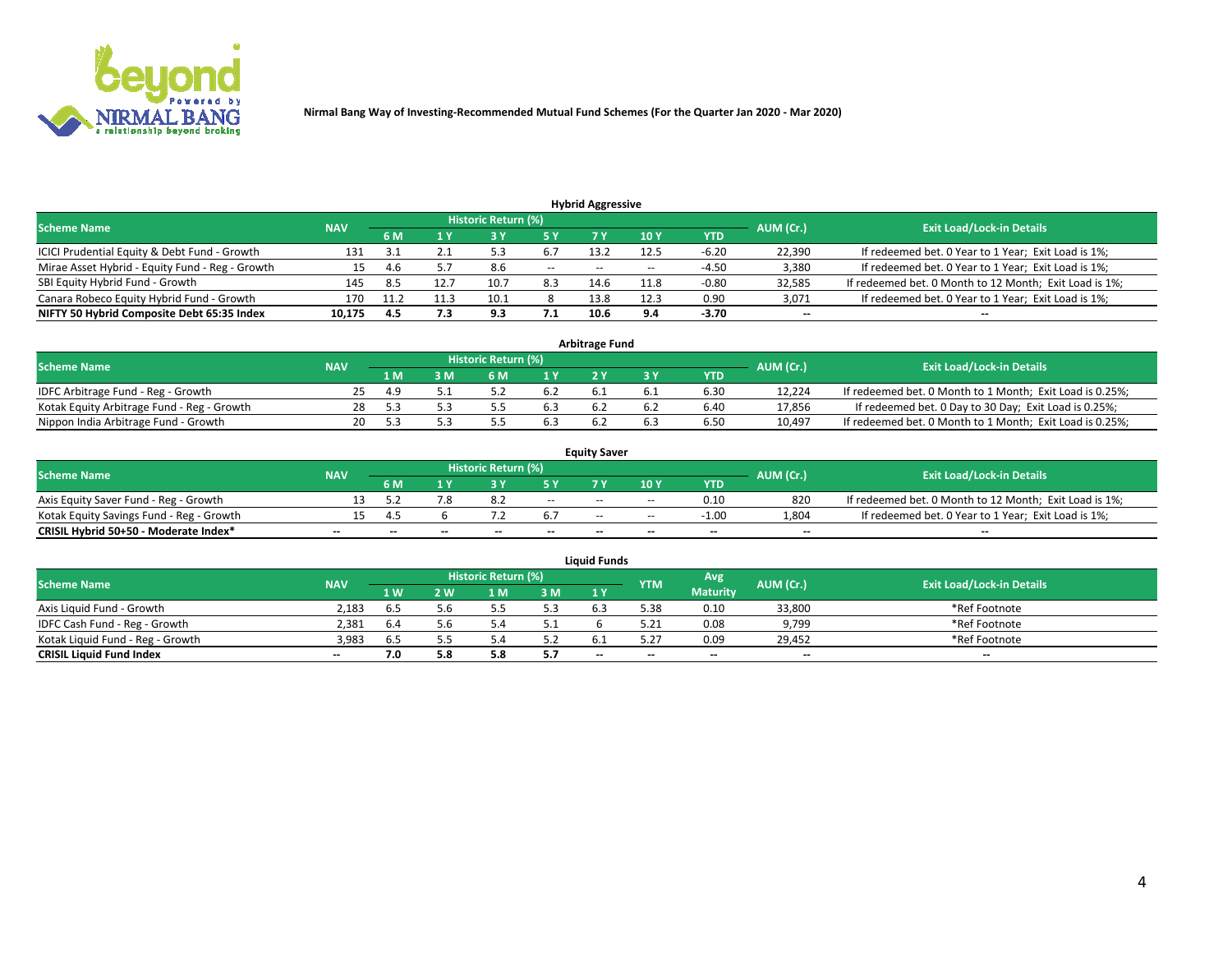

|                                               |            |      |     |                     |     | <b>Ultra Short Fund</b> |            |                 |           |                                  |
|-----------------------------------------------|------------|------|-----|---------------------|-----|-------------------------|------------|-----------------|-----------|----------------------------------|
| <b>Scheme Name</b>                            | <b>NAV</b> |      |     | Historic Return (%) |     |                         | <b>YTM</b> | Avg             | AUM (Cr.) | <b>Exit Load/Lock-in Details</b> |
|                                               |            | 1 M  | 3 M | 6 M                 | 1 Y | 3 Y                     |            | <b>Maturity</b> |           |                                  |
| IDFC Ultra Short Term Fund - Reg - Growth     |            | 6.5  |     | b.4                 | 7.7 | $- -$                   | 5.83       | 0.46            | 5,468     | Nil                              |
| Sundaram Ultra Short Term Fund - Reg - Growth | 10         | -59  | 4.9 |                     | $-$ | --                      | 5.75       | 0.40            | 339       | Nil                              |
| L&T Ultra Short Term Fund - Growth            |            | 6.5  |     |                     |     |                         | 85.ز       | 0.46            | 2,666     | Nil                              |
| <b>NIFTY Ultra Short Duration Debt Index</b>  | 4.043      | -6.2 | 6.3 | 6.5                 | 7.5 |                         | $\sim$     | $\sim$          | $\sim$    | $- -$                            |

| <b>Money Market Fund</b>                         |            |      |     |                     |                |    |                          |                 |           |                                  |  |  |  |  |
|--------------------------------------------------|------------|------|-----|---------------------|----------------|----|--------------------------|-----------------|-----------|----------------------------------|--|--|--|--|
| <b>Scheme Name</b>                               | <b>NAV</b> |      |     | Historic Return (%) |                |    | <b>YTM</b>               | Avg             | AUM (Cr.) | <b>Exit Load/Lock-in Details</b> |  |  |  |  |
|                                                  |            | 1 M  | 3 M | 6 M                 | 1 <sub>Y</sub> | 3Y |                          | <b>Maturity</b> |           |                                  |  |  |  |  |
| Aditya Birla Sun Life Money Manager Fund - Reg - | 268        | -8.4 |     | 6.6                 | 7.9            |    |                          | 0.54            | 12,504    | Nil                              |  |  |  |  |
| Growth                                           |            |      |     |                     |                |    |                          |                 |           |                                  |  |  |  |  |
| Franklin India Savings Fund - Growth             |            | 7.0  |     | 6.5                 | 8.2            |    |                          | 0.34            | 4,741     | Nil                              |  |  |  |  |
| Nippon India Money Market Fund - Growth          | 3,021      | 7.0  | 6.1 | 6.5                 | 7.8            |    | 5.81                     | 0.35            | 4,540     | Nil                              |  |  |  |  |
| <b>CRISIL Liquid Fund Index</b>                  | $- -$      | 5.8  |     | 5.8                 | $\sim$         | -- | $\overline{\phantom{a}}$ | $\sim$          | $- -$     | $- -$                            |  |  |  |  |

| <b>Short Term Fund</b>                          |            |      |     |                     |      |           |            |                 |           |                                  |  |  |  |  |
|-------------------------------------------------|------------|------|-----|---------------------|------|-----------|------------|-----------------|-----------|----------------------------------|--|--|--|--|
| <b>Scheme Name</b>                              | <b>NAV</b> |      |     | Historic Return (%) |      |           | <b>YTM</b> | Avg             | AUM (Cr.) | <b>Exit Load/Lock-in Details</b> |  |  |  |  |
|                                                 |            | 1 M  | 3 M | 6 M                 | 1Y   | <b>3Y</b> |            | <b>Maturity</b> |           |                                  |  |  |  |  |
| Axis Short Term Fund - Growth                   |            | 13.9 | 9.7 |                     | 10.5 |           | 6.63       | 2.20            | 4,939     | Nil                              |  |  |  |  |
| HDFC Short Term Debt Fund - Growth              | -23        | 15.3 |     | 9.9                 | 10.7 | 8.1       | 7.07       | 3.06            | 11,026    | Nil                              |  |  |  |  |
| IDFC Bond Fund - Short Term Plan - Reg - Growth | 41         | 10.8 | 8.4 | 8.4                 | 10.1 |           | 6.62       | 2.21            | 11,979    | Nil                              |  |  |  |  |
| Kotak Bond Short Term Fund - Reg - Growth       | 38         | 14.6 | 10  | 8.9                 | 10.4 |           | 6.88       | 2.42            | 11,400    | Nil                              |  |  |  |  |
| L&T Short Term Bond Fund - Reg - Growth         | 19.        | 13.5 |     | 8.4                 | 9.9  |           | 6.48       | 2.11            | 5,450     | Nil                              |  |  |  |  |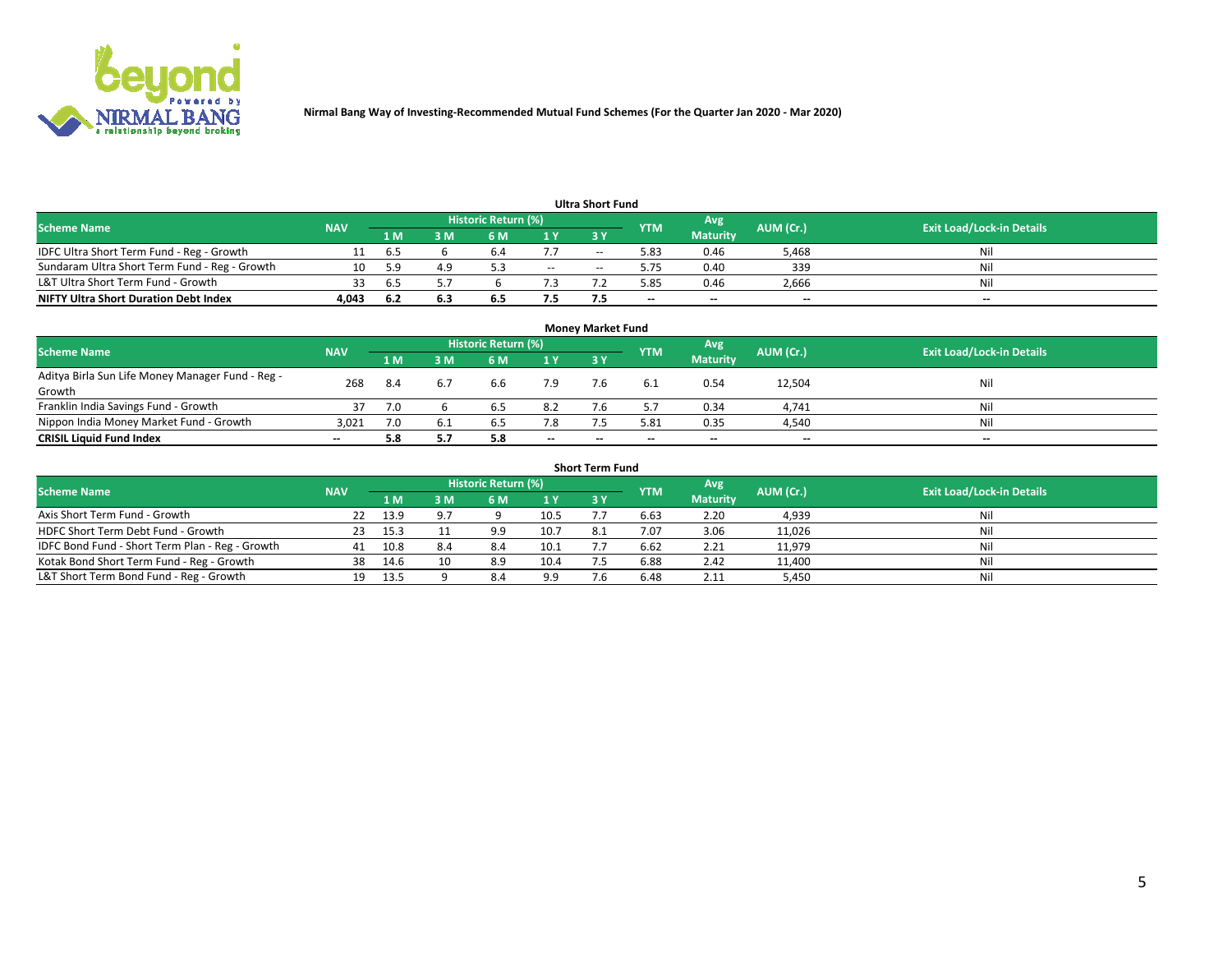

| <b>Low Duration Fund</b>                  |            |      |     |                     |                |           |            |                 |           |                                  |  |  |  |  |
|-------------------------------------------|------------|------|-----|---------------------|----------------|-----------|------------|-----------------|-----------|----------------------------------|--|--|--|--|
| <b>Scheme Name</b>                        | <b>NAV</b> |      |     | Historic Return (%) |                |           | <b>YTM</b> | Avg             | AUM (Cr.) | <b>Exit Load/Lock-in Details</b> |  |  |  |  |
|                                           |            | 1 M  | sм  | 6 M                 | 4 <sub>Y</sub> | <b>3Y</b> |            | <b>Maturity</b> |           |                                  |  |  |  |  |
| Axis Treasury Advantage Fund - Growth     | 2.249      | -8.0 | 6.8 |                     | 8.7            |           | 99.د       | 0.78            | 5,239     | Nil                              |  |  |  |  |
| Canara Robeco Savings Fund - Reg - Growth |            |      |     |                     |                |           | 3.87       | $\sim$          | 1,127     | Nil                              |  |  |  |  |
| IDFC Low Duration Fund - Reg - Growth     | 29.        |      | 6.8 |                     |                |           | .96 ذ      | 0.90            | 5,804     | Nil                              |  |  |  |  |

| <b>Banking &amp; PSU Bond Funds</b>            |            |      |      |                     |      |           |            |                 |           |                                  |  |  |  |
|------------------------------------------------|------------|------|------|---------------------|------|-----------|------------|-----------------|-----------|----------------------------------|--|--|--|
| <b>Scheme Name</b>                             | <b>NAV</b> |      |      | Historic Return (%) |      |           | <b>YTM</b> | Avg             | AUM (Cr.) | <b>Exit Load/Lock-in Details</b> |  |  |  |
|                                                |            | 1 M' | 8 M  |                     |      | <b>3Y</b> |            | <b>Maturity</b> |           |                                  |  |  |  |
| HDFC Banking and PSU Debt Fund - Reg - Growth  |            |      | 10.9 | 10                  | 11.3 |           | .28        | 3.16            | 4,896     | Nil                              |  |  |  |
| Kotak Banking and PSU Debt Fund - Reg - Growth | 47         | 16.0 | 11.3 | 10                  | 11.9 |           | 6.93       | 3.29            | 4,553     | Nil                              |  |  |  |
| IDFC Banking & PSU Debt Fund - Reg - Growth    |            | 13.9 | 10.1 | $Q \Lambda$         | 12.1 |           |            | 3.10            | 13.030    | Nil                              |  |  |  |

| <b>Corporate Bond Funds</b>                         |            |                                                       |     |     |                                  |            |      |                 |        |                                                         |  |  |  |
|-----------------------------------------------------|------------|-------------------------------------------------------|-----|-----|----------------------------------|------------|------|-----------------|--------|---------------------------------------------------------|--|--|--|
| <b>Scheme Name</b>                                  | <b>NAV</b> | Historic Return (%)<br>Avg<br>AUM (Cr.)<br><b>YTM</b> |     |     | <b>Exit Load/Lock-in Details</b> |            |      |                 |        |                                                         |  |  |  |
|                                                     |            | 1 M                                                   | 3 M | 6 M | 1 Y                              | <b>3 Y</b> |      | <b>Maturity</b> |        |                                                         |  |  |  |
| ICICI Prudential Corporate Bond Fund - Reg - Growth |            |                                                       | 9.4 | 8.9 | 10.4                             |            | 6.76 | 2.26            | 12,074 | Nil                                                     |  |  |  |
| L&T Triple Ace Bond Fund - Reg - Growth             |            | 29.8                                                  |     |     | 16.2                             | 8.9        | 7.59 | 8.39            | 2.474  | If redeemed bet. 0 Month to 3 Month; Exit Load is 0.5%; |  |  |  |
| Kotak Corporate Bond Fund - Std - Growth            | 2,688      | 9.9                                                   | 8.3 | 8.4 | 9.9                              | -8.1       | 6.63 | 1.62            | 4,523  | Nil                                                     |  |  |  |

| <b>Credit Risk Fund</b>                           |            |      |     |                            |       |     |               |                 |           |                                                           |  |  |  |
|---------------------------------------------------|------------|------|-----|----------------------------|-------|-----|---------------|-----------------|-----------|-----------------------------------------------------------|--|--|--|
| <b>Scheme Name</b>                                | <b>NAV</b> |      |     | <b>Historic Return (%)</b> |       |     | <b>YTM</b>    | Avg             | AUM (Cr.) | <b>Exit Load/Lock-in Details</b>                          |  |  |  |
|                                                   |            | 1 M  | 3 M | 6 M                        | 71 Y. | 3Y  |               | <b>Maturity</b> |           |                                                           |  |  |  |
| <b>ICICI Prudential Credit Risk Fund - Growth</b> | 22         | 14.4 |     | 11.6                       | 10.9  | 8.1 | 9.41          | 2.30            | 12,381    | If redeemed bet. 0 Year to 1 Year; Exit Load is 1%;       |  |  |  |
| Kotak Credit Risk Fund - Reg - Growth             |            | g q  |     | d.                         | 9.9   |     | $8.7^{\circ}$ | 2.44            | 5,104     | If redeemed bet. 0 Year to 1 Year; Exit Load is 1%;       |  |  |  |
|                                                   |            |      |     |                            |       |     |               |                 |           | If redeemed bet. 0 Month to 12 Month; Exit Load is 3%; If |  |  |  |
| SBI Credit Risk Fund - Growth                     | 32         | 14.3 |     | 8.8                        |       |     | 8.58          | 2.38            | 5,055     | redeemed bet. 12 Month to 24 Month; Exit Load is 1.5%; If |  |  |  |
|                                                   |            |      |     |                            |       |     |               |                 |           | redeemed bet. 24 Month to 36 Month; Exit Load is 0.75%;   |  |  |  |